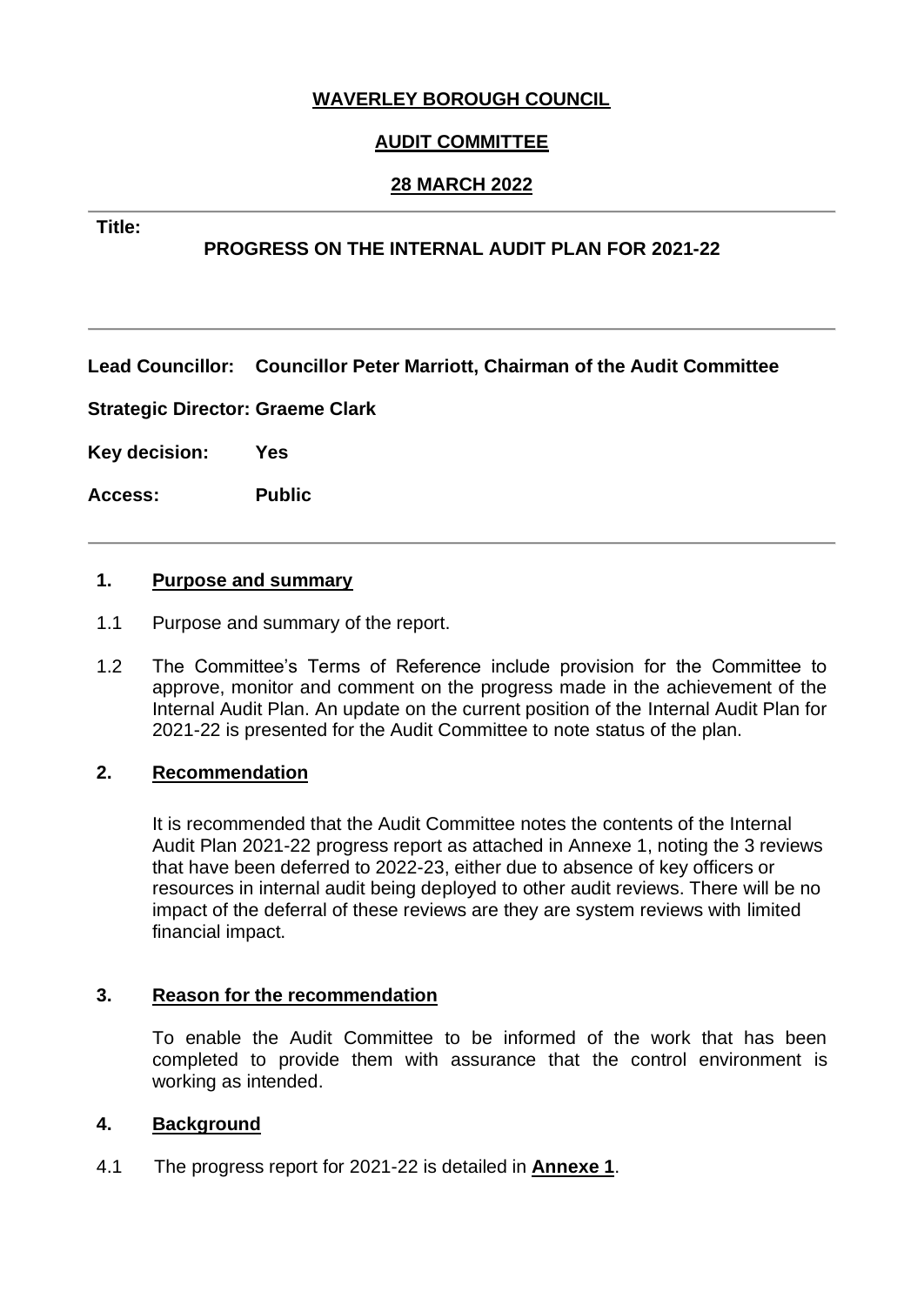# **5. Relationship to the Corporate Strategy and Service Plan**

5.1 A financially sound Waverley, with infrastructure and services fit for the future.

## **6. Implications of decision**

#### 6.1 **Resource (Finance, procurement, staffing, IT)**

There are no specific financial implications from this report, however, the delivery of the Audit Plans will contribute towards the Council's sound financial and management processes and help ensure sound probity and governance arrangements are in place.

#### 6.2 **Risk management**

The reviews included in this Plan have been risk assessed are being necessary to provide management with assurance that the controls in place are sufficient to safeguard the authority's assets.

#### 6.3 **Legal**

The Council must have an operational Audit Plan that covers a period of no more than a year in order to fully comply with the requirements of the Code of Practice issued by CIPFA, which is given mandatory status by the Accounts and Audit Regulations 2015.

#### 6.4 **Equality, diversity, and inclusion**

There are no direct equality, diversity, or inclusion implications in this report. Equality impact assessments are carried out when necessary, across the council to ensure service delivery meets the requirements of the Public Sector Equality Duty under the Equality Act 2010.

#### 6.5 **Climate emergency declaration**

There are no direct implications in this report

#### **7. Consultation and engagement**

7.1 Heads of Service, Management Board and the Chairman and Vice-Chairman of the Audit Committee were consulted on the content of the proposed draft Audit Plans.

#### **8. Other options considered**

- 8.1 N/A
- **9. Governance journey**